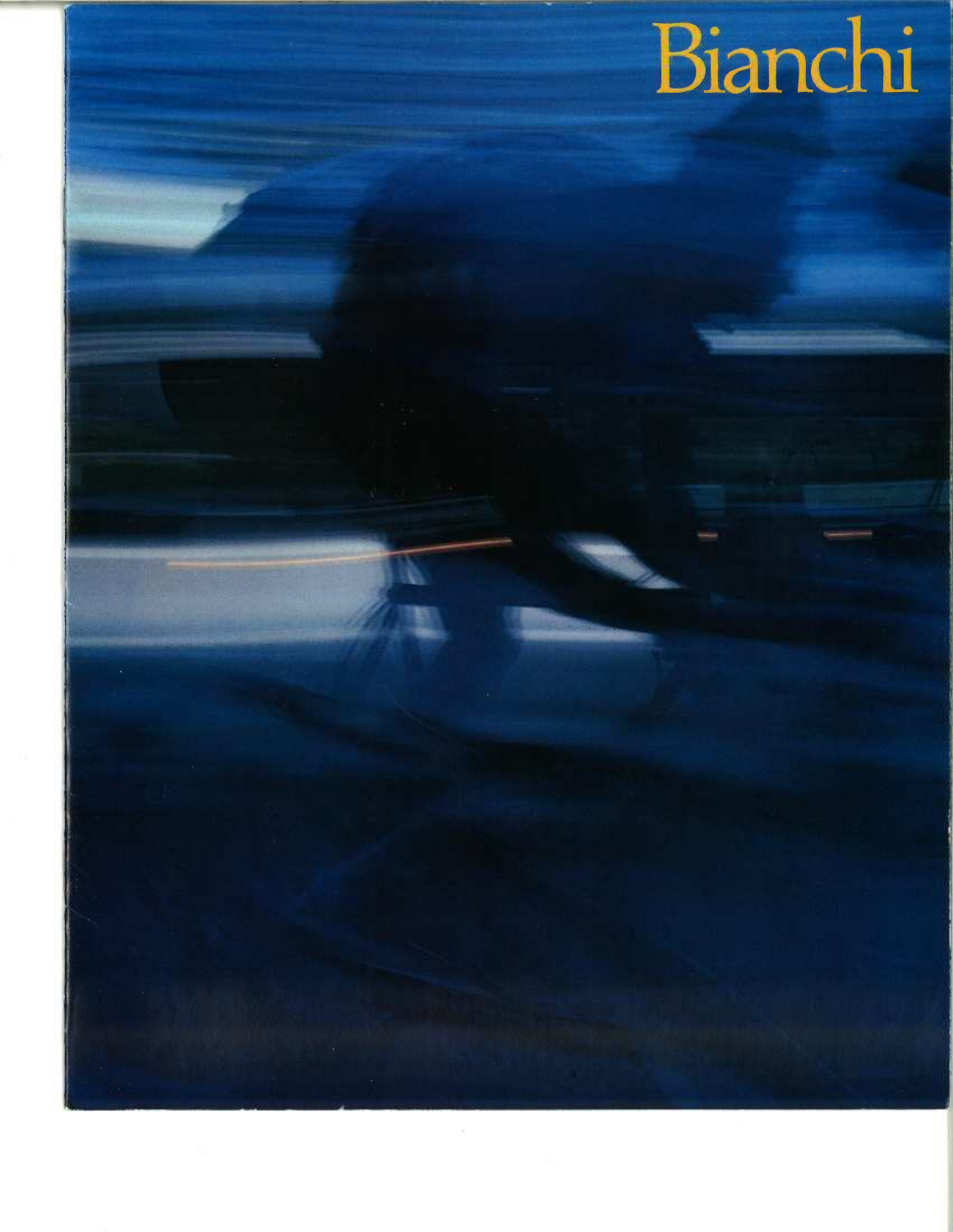

Time and time again cyclists the world over comment on the special qualities of Bianchi bicycles. The quickness of acceleration. The responsiveness in climbing. The stability when descending.

How has Bianchi been able to maintain leadership in design, competition and performance over 100 years? We think it comes down to two simple components.

First, our involvement in World Class Competition gives us <sup>a</sup>winning edge (such as our victory in the 1986 World Cycling Championships) and in order to maintain that edge, we must constantly define and redefine what the ultimate Bianchi product is. What we learn from these experiences, we integrate into our bicycles. Competition proved advances in our bicycles set us apart from other manufacturers.

Secondly, our resource is the Northern Italian bicycle artisan. This kind of experience and dedication to the craft can be found nowhere else. Their intrinsic understanding of the bicycle and access to the ultimate proving ground makes them the ultimate innovators. Changing only what needs to be changed in order to improve. Day in and day out individuals like Pietro Fanzaga and Osvaldo Bettoni make Bianchi bicycles for you as well as riders like Moreno Argentin.

The relationship of the Artisan, the Professional cyclist and you is the reason Bianchi has made the best bicycles in the world for the last century— and will continue to make them that way in the next.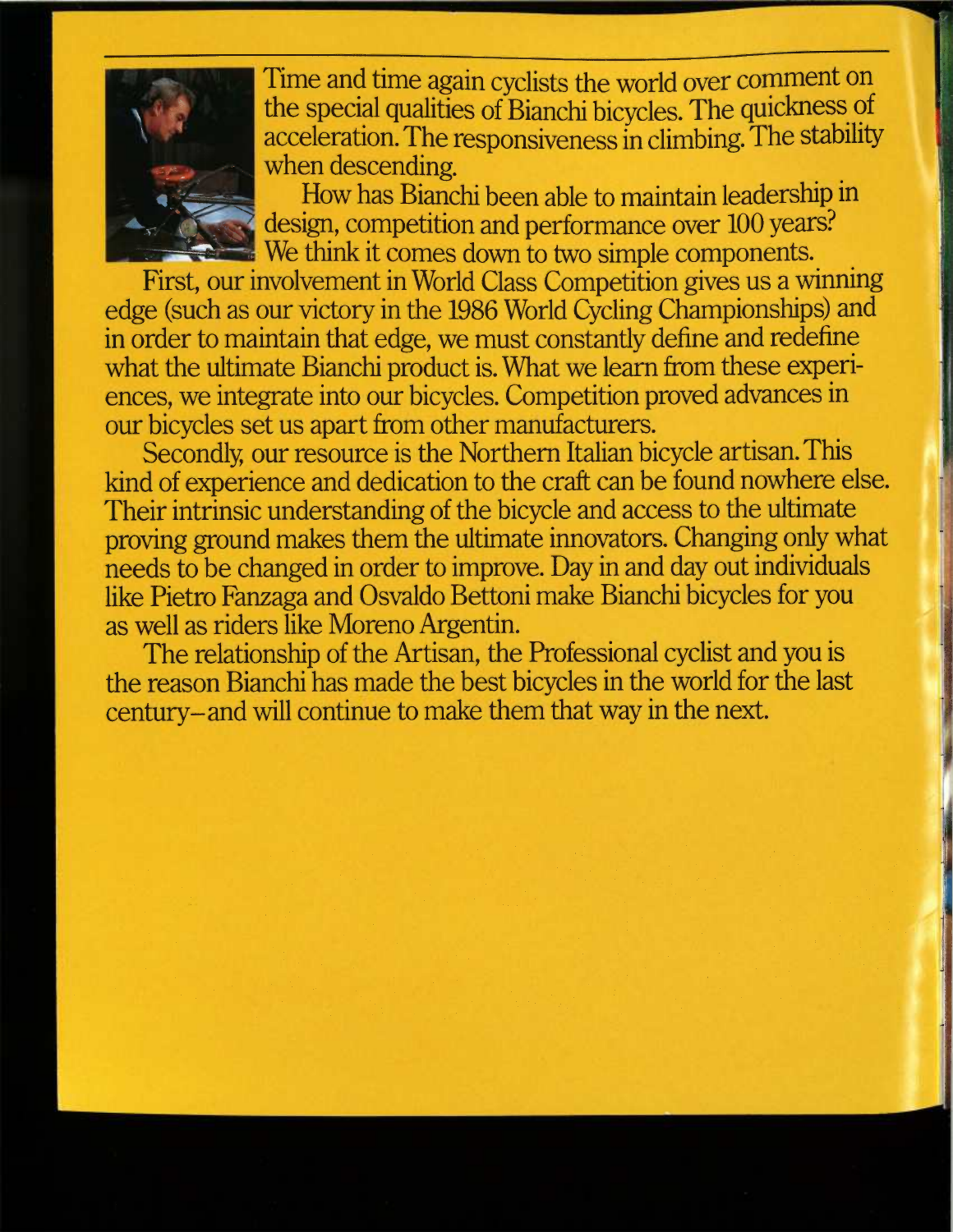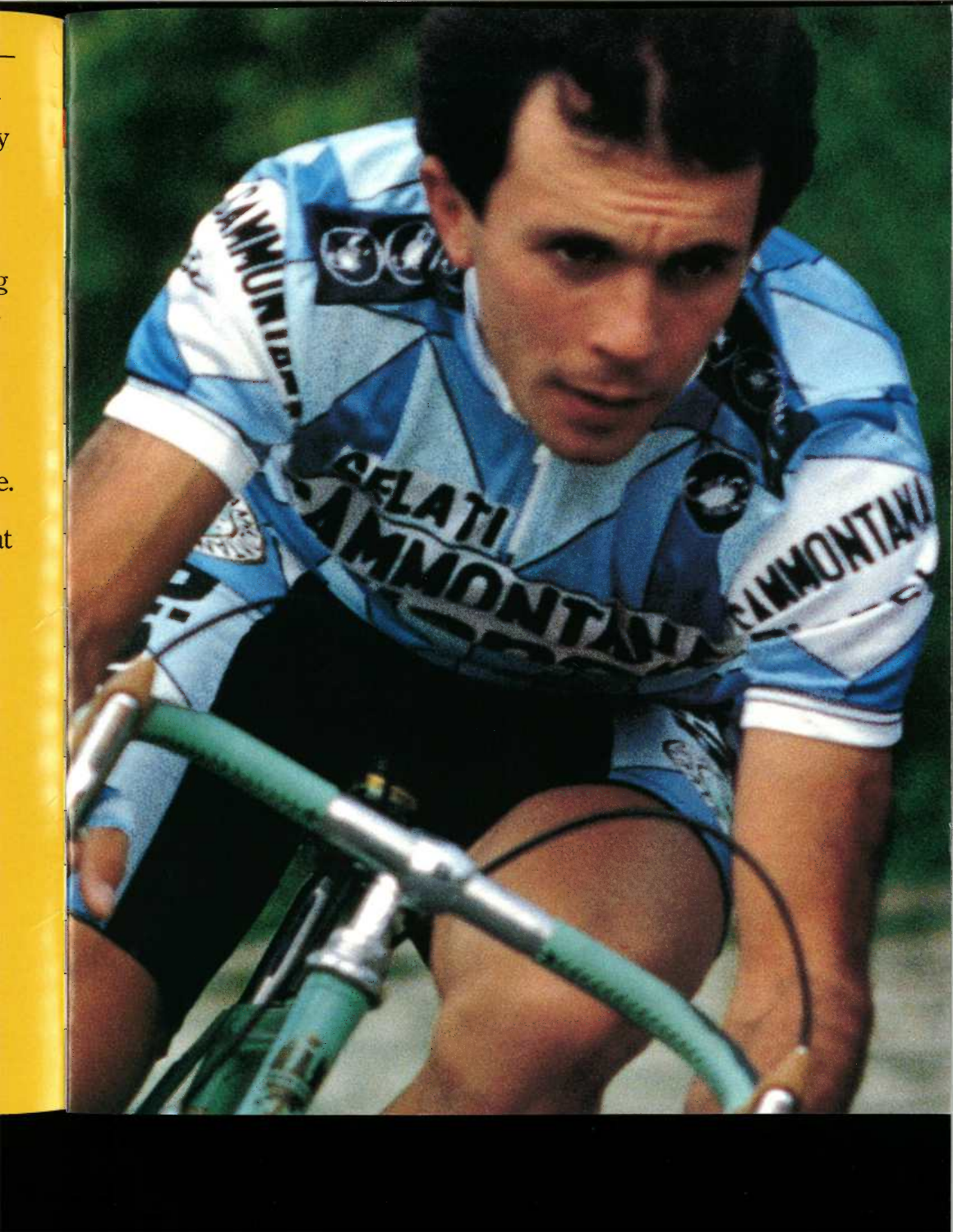## Professional Series

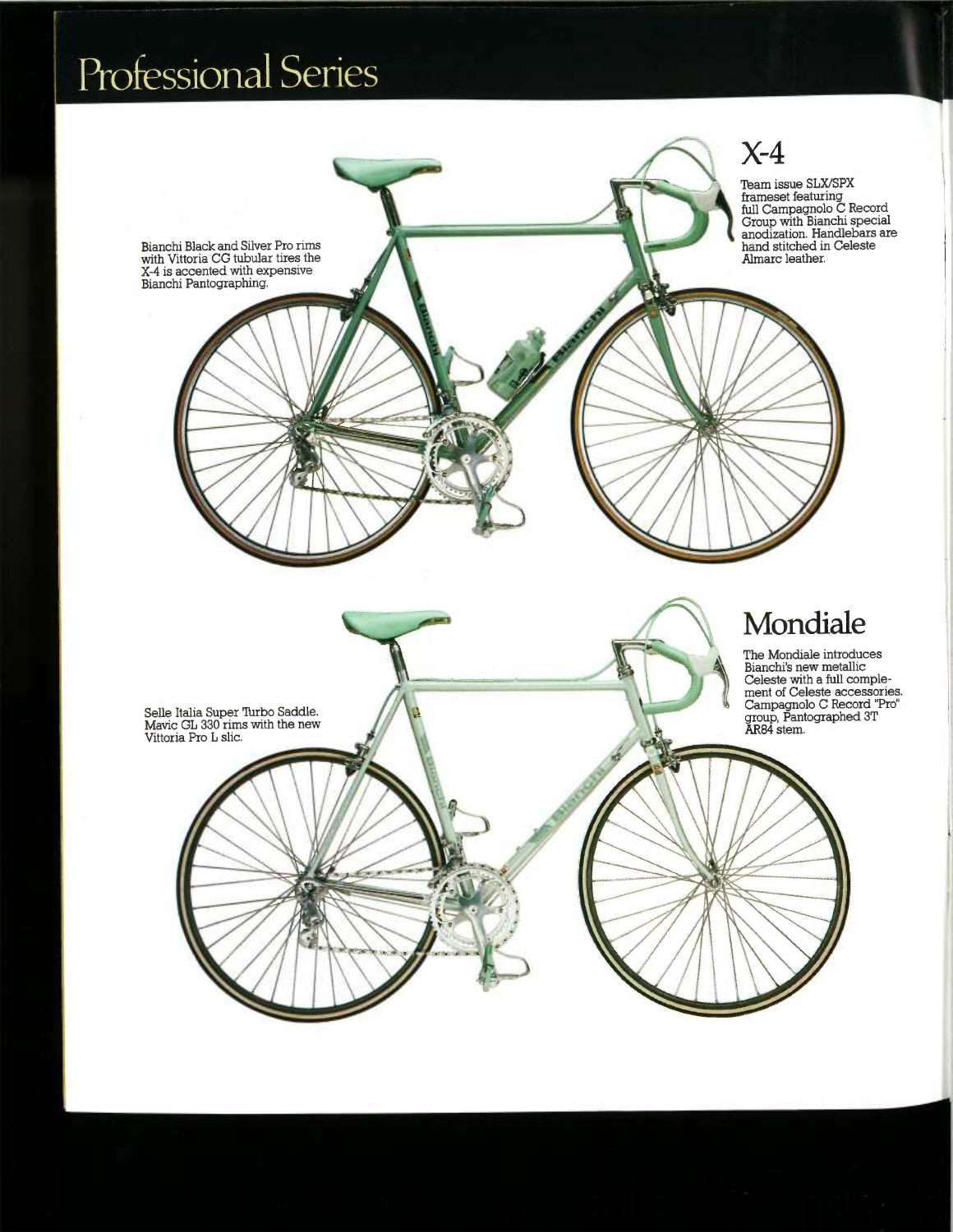